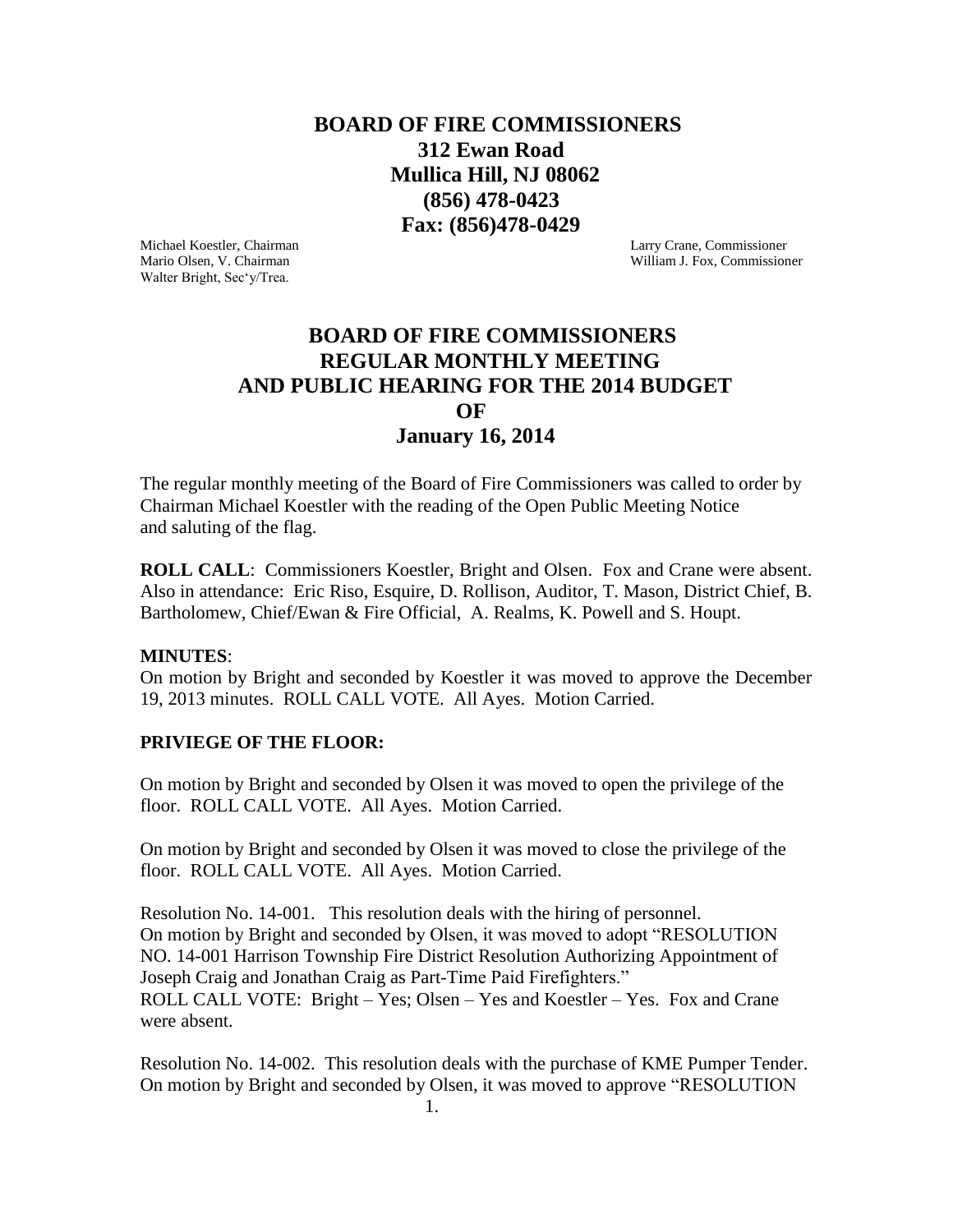NO. 14-002 Harrison Township Fire District Resolution Authorizing State Contract Purchase of One (1) 2014 KME Pumper Tender.

ROLL CALL VOTE: Bright – Yes; Olsen – Yes and Koestler – Yes. Fox and Crane were absent.

#### **DISTRICT CHIEF'S REPORT:**

.

Chief Mason submitted a five page report which included statistics for both fire Companies. Same is attached hereto and made a part hereof. Mr. Mason has requested permission to promote Joseph Marchei and Matthew Cattell as Distrist Training Coordinators to replace Harold Mitten who resigned to take a full time position with Collingswood Fire Department.

On motion by Bright and seconded by Olsen, it was moved to grant permission to promote Joseph Marchei and Matthew Cattell as District Training Coordinators. ROLL CALL VOTE: Bright – Yes; Olsen – Yes and Koestler – Yes. Fox and Crane were absent.

Mr. Mason also advised that he has tentatively scheduled the Installation Banquet for March  $7<sup>th</sup>$ , 2014 from 6:00 p.m. to 10:00 p.m. at Bogey's at the Pitman Golf Club.

#### **FIRE PREVENTION**:

Mr. Bartholomew submitted the following report.

|                                   | <b>Month</b> | <sup>7</sup> TD |
|-----------------------------------|--------------|-----------------|
| Life Hazard Registrations         |              | 46              |
| <b>Local Registrations</b>        |              | 183             |
| Inspections                       | 31           | 178             |
| Re-Inspections                    | 3            | 101             |
| <b>Smoke Detector Inspections</b> | Q            | 165             |
| Permits                           | ∍            | 55              |

Planning Board – Nothing to report

| <b>Inpections to Date:</b> | <b>Income to Date</b>     |             |
|----------------------------|---------------------------|-------------|
| Bartholomew $-4$           | <b>Registration fees:</b> | \$11,850.00 |
| $Mason - 147$              | Misc. penalties           | 0.00        |
| Doak $-30$                 | <b>LEA</b> Rebates        | 9,618.05    |
| Cattell $-74$              | <b>Smoke Detector</b>     | 7,035.00    |
| Gotthard -23               | Permits                   | 2,432.00    |
|                            | Fire Lane Tickets         | 120.00      |
|                            | Total                     | \$31,055.05 |

Mr. Bartholomew advises that all inspections are up to date and reports filed with the State.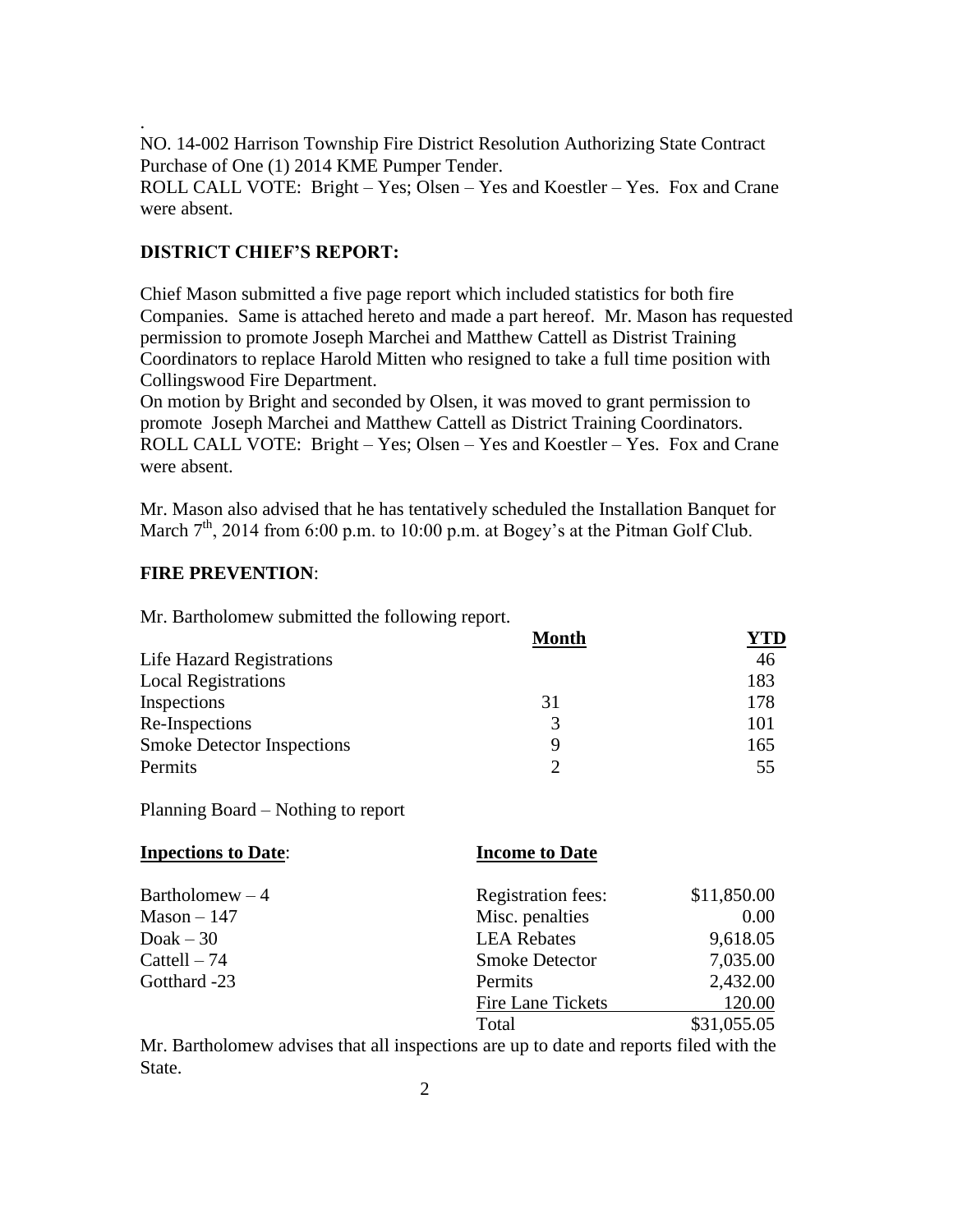#### **FINANCIAL REPORT**

:

Mr. Bright presented the following summary.

| <b>Account</b>                   | <b>Current Balance.</b> |
|----------------------------------|-------------------------|
| Operating $-0508$                | \$841,083.17            |
| Payroll - 1174                   | 4,780.72                |
| EMS/FF Grant -1257               | 568,042.22              |
| Money Market $-6826$             | 9,011.59                |
| Bureau of Fire Prevention - 7259 | 109,245.98              |

A seven page bill list was distributed for review and is attached hereto.

On motion by Bright and seconded by Olsen it was moved to pay all bills. ROLL CALL VOTE: Bright – Yes; Olsen - Yes and Koestler – Yes. Fox and Crane were absent. Motion Carried.

An inquiry was made as to why there were five different accounts. The function of each account was explained.

Mr. Bartholomew advised that he has met with Julie and they have made great progress. He will meet with her this Wednesday to transfer work into the Edmunds system.

Resolution No. 14-003. This resolution allows for the reading of the budget by title only as the district has met all criteria.

On motion by Bright and seconded by Olsen, it was moved to adopt " RESOLUTION NO. 14-003 Harrison Township Fire District Resolution Authorizing the Budget to be Read by Title Only."

ROLL CALL VOTE: All Ayes. Motion Carried.

On motion by Olsen and seconded by Bright it was moved to open the floor to the public for a hearing on the 2014 budget.

ROLL CALL VOTE: All Ayes. Motion Carried.

On motion by Olsen and seconded by Bright it was moved to close the floor to the public for a hearing on the 2014 budget. ROLL CALL VOTE: All Ayes. Motion Carried.

On motion by Olsen and seconded by Bright, it was moved to approve the Harrison Township Fire District Budget for 2014. ROLL CALL VOTE: All Ayes. Motion Carried.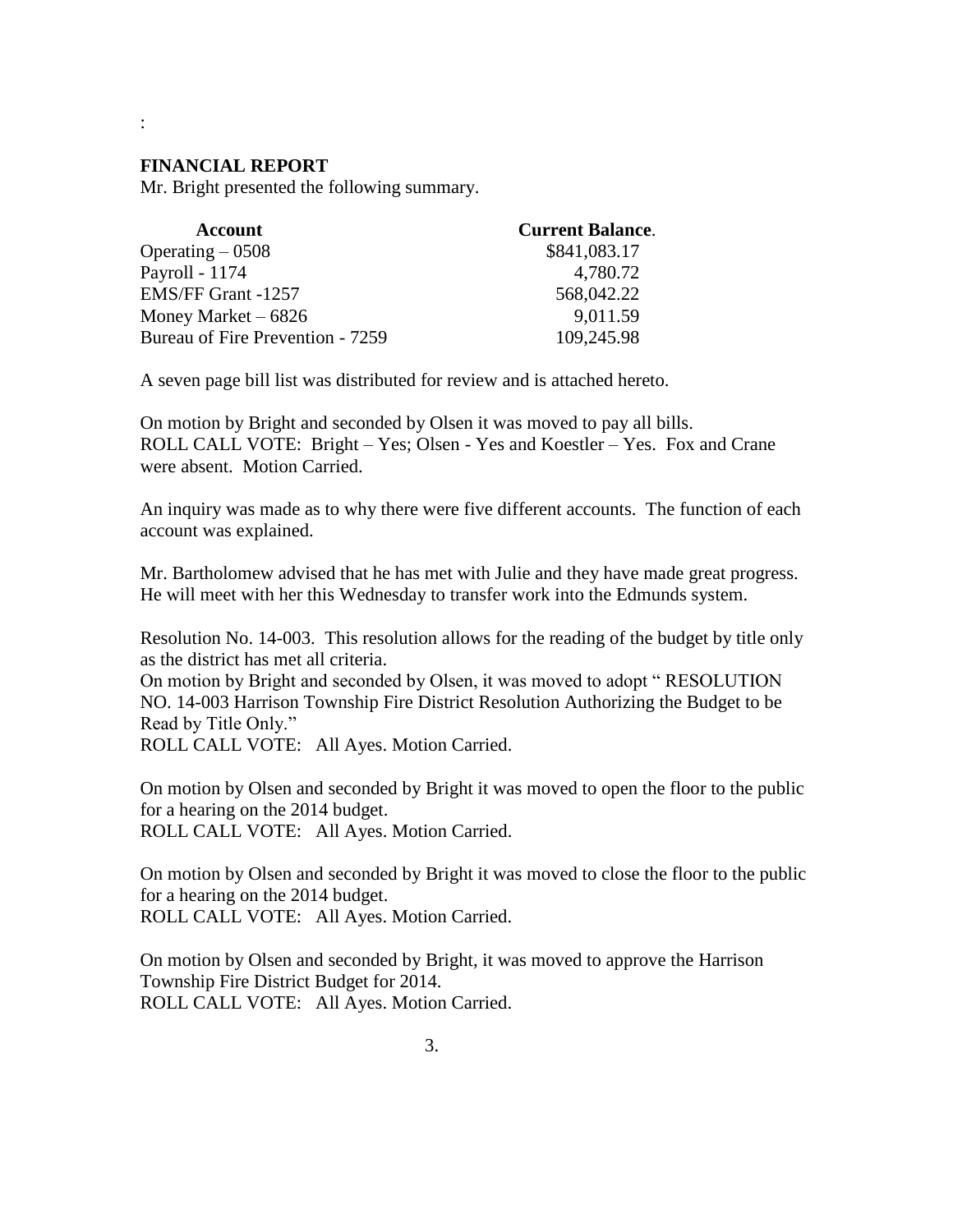Resolution No. 14004. This resolution deals with the corrective action regarding the 2012 budget. On motion by Bright and seconded by Olsen, it was moved to adopt "RESOUTION NO. 14-004 Harrison Township Fire District Resolution Approving the Corrective Action Plan in Response to the 2012 Audit. ROLL CALL VOTE: All Ayes. Motion Carried.

### **NEW BUSINESS**:

Mr. Koestler advises that we have money to spend from JIF in the amount of \$1,020.72. This is to be used for safety equipment.

### **UNFINISHED BUSINESS**:

Solar System Project. Our engineer has advised that the roof of Ewan Fire Station is not able to support the solar system and we must look into other options. No decision will be made until we get all the data together.

Mr. Rollison advised that the State approved the loan for the new truck but did not give approval for the solar system. They will need more information before approval can be granted. He also mentioned that it has been  $4 - 5$  months since we met with the bank and we might have to get back to them.

Mr. .Koestler has met with the NJ Water Company and learned that neither Harrison Township nor Harrison Township Fire District have a contract with them. He will look into negotiating a contract.

## **PRIVIEGE OF THE FLOOR:**

On motion by Bright and seconded by Olsen it was moved to open the privilege of the floor. ROLL CALL VOTE. All Ayes. Motion Carried.

On motion by Bright and seconded by Olsen it was moved to close the privilege of the floor. ROLL CALL VOTE. All Ayes. Motion Carried.

**ADJOURMENT**: Since there was nothing further to come before the meeting, on motion by Olsen and seconded by Bright it was moved to adjourn said meeting. ROLL CALL: All Ayes. Motion Carried.

\_\_\_\_\_\_\_\_\_\_\_\_\_\_\_\_\_\_\_\_\_\_\_\_\_\_\_\_\_ \_\_\_\_\_\_\_\_\_\_\_\_\_\_\_\_\_\_\_\_\_\_\_\_\_\_\_\_\_\_

The next meeting is scheduled for Thursday, February 20, 2014.

Minutes approved:

Walter Bright, Secretary/Treasurer Nancy B. Chew, Stenographer